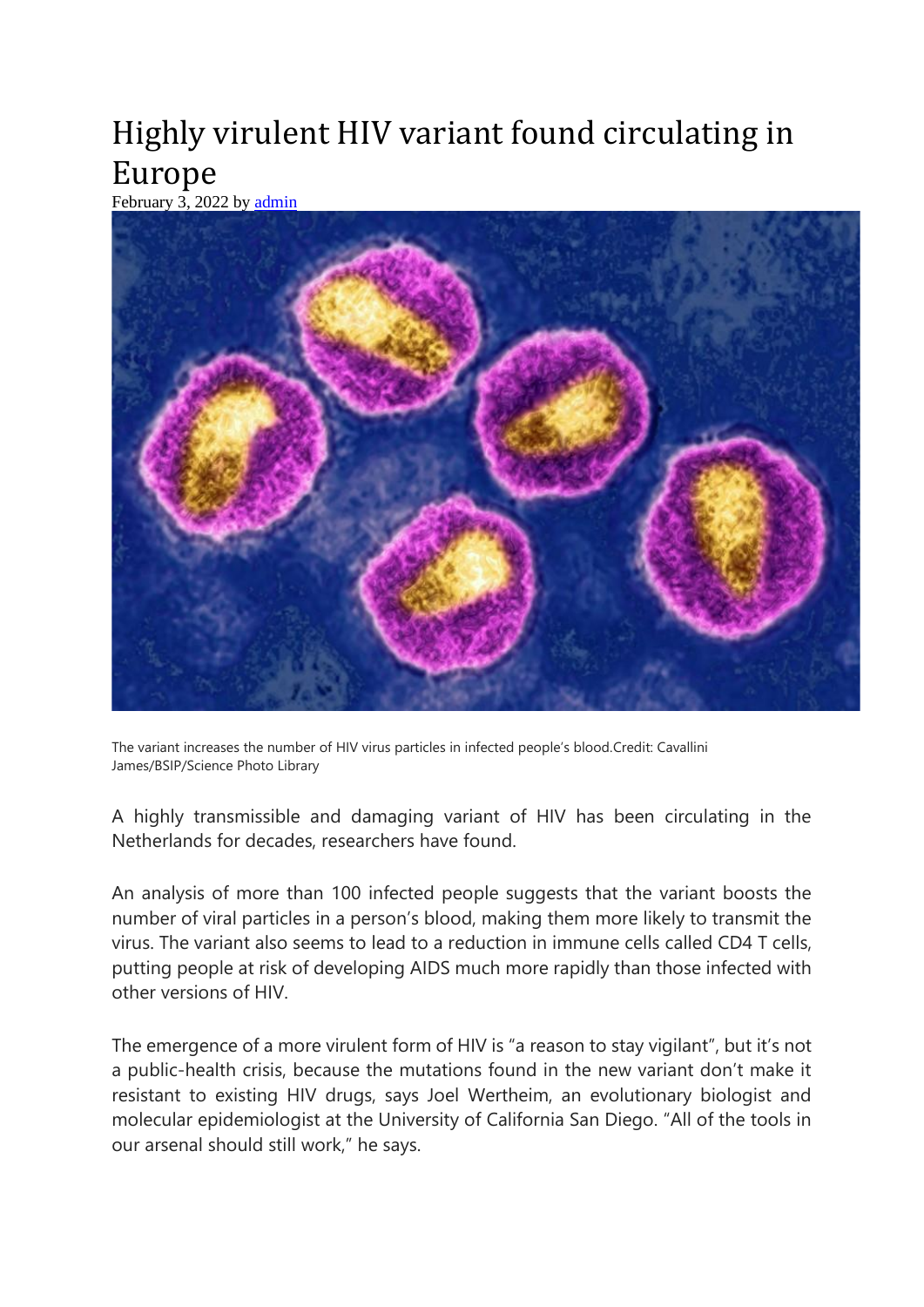The findings, published in *Science* on 3 February<sup>1</sup>, also serve as a reminder that viruses do not always evolve to become less virulent over time. Reports that infections with the Omicron variant of SARS-CoV-2 tend to cause mild COVID-19 symptoms have fueled the narrative that the virus is becoming less deadly. "This is not how it works", says Emma Hodcroft, a molecular epidemiologist at the University of Bern. Although HIV and SARS-CoV-2 are different in many ways, "it's not a given that SARS-CoV-2 will become milder," Hodcroft says.

## Fast-spreading strain

HIV is one of the fastest-mutating viruses ever studied — versions of the virus vary from person to person and sometimes even within a single individual. Previous research has documented changes in HIV's overall virulence, but these changes are usually a result of many strains acquiring different mutations. Tea *Science* study is a striking example of how changes in virulence can be driven by several mutations in a single HIV strain, Wertheim says.

Compared with people infected with other HIV strains, the people infected with the newly detected variant had up to 5.5 times more of the virus in their blood, and their CD4 T cells dwindled nearly twice as fast. A drop in CD4 T cells, which help to coordinate the body's immune response to infections, is a tell-tale sign that HIV has damaged the immune system.

The researchers estimated that, without treatment, people infected with this variant would develop AIDS within 2 to 3 years after diagnosis, compared with 6-7 years for those infected with other HIV strains.

Using genome sequences, the researchers traced evolutionary relationships between different HIV variants to determine how fast the virus had spread. People infected with the newly discovered variant shared closely related versions of the virus, which suggests that the variant moves from person to person quickly, says study lead author Chris Wymant, an evolutionary epidemiologist at the University of Oxford, UK.

Wymant and his colleagues estimated that the variant arose in the 1990s in the Netherlands and spread quickly during the 2000s. Its circulation has been declining since around 2010 — probably as a result of the country's efforts to curb HIV transmission, Wymant says. Two people in other countries were found to have the variant — one in Switzerland, one in Belgium — but so far, no cases have been identified further afield.

"We are not overly worried about this new variant," says Meg Doherty, director of Global HIV, Hepatitis and STIs Programs at the World Health Organization in Geneva.